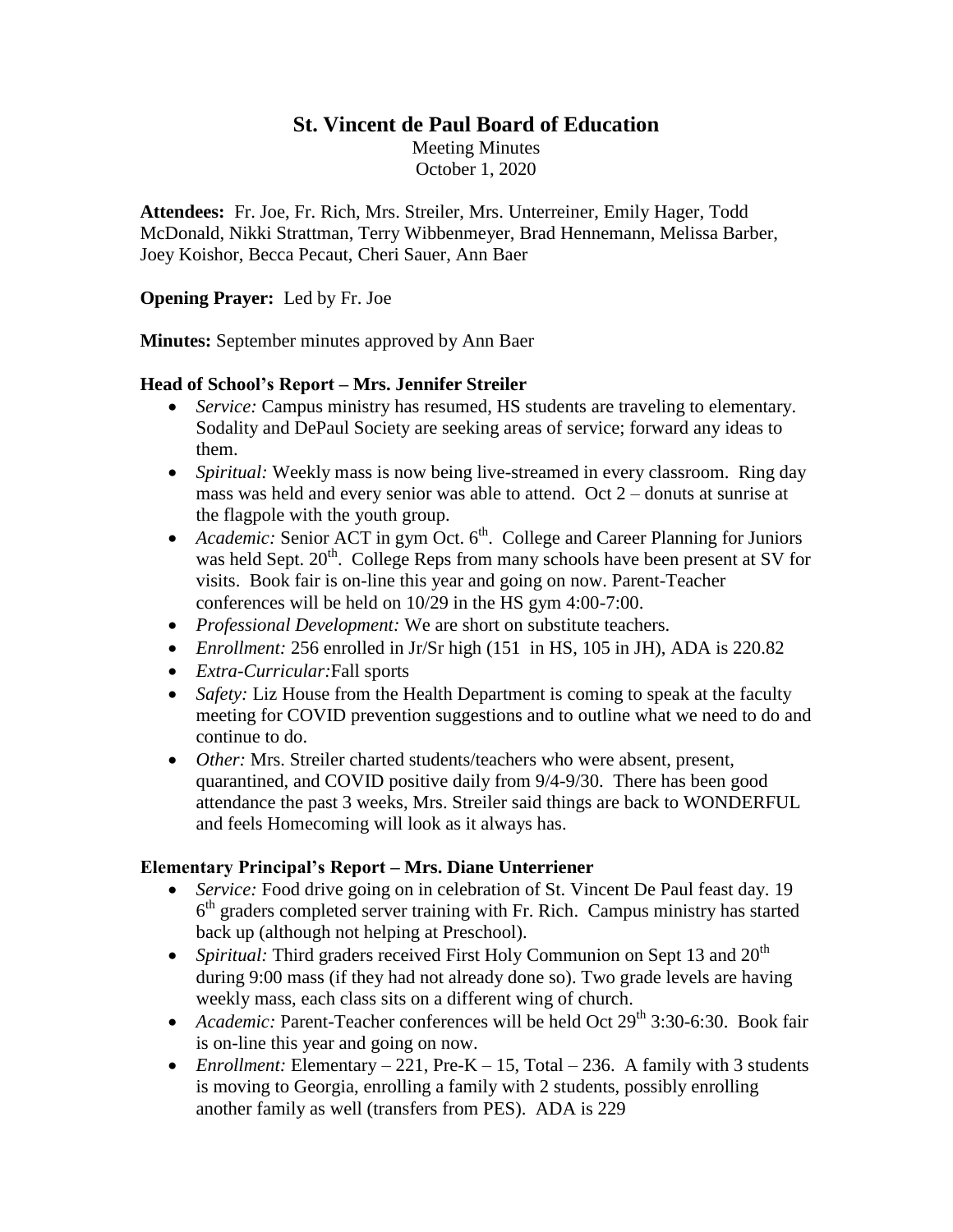- *Professional Development:*
- *Safety:*
- *Extra-Curricular:* Girls volleyball is underway. The month of October is SV's month for the Penny-Per-Gallon program at Barnes Mart. Grandparent's Day is postponed for spring.
- *Other:* Mrs. Unterreiner charted students/teachers who were absent, present, quarantined, and COVID positive daily from 9/4-9/30. Numbers look great at elementary as well. There are currently NO teachers or students with COVID or on quarantine.

# **PSR Report – Mrs. Emily Hager**

- *Service:* 8<sup>th</sup> grade will help after mass to hand out prayer petitions for those receiving the sacraments of First Holy Communion and Confirmation. Parish food drive is currently going on and PSR is participating.
- *Spiritual:* Travelling Mary program underway. The 3<sup>rd</sup> grade will attend reconciliation next week.
- Academic: Safe Touch classes are being held by Bonnie Comte. Sept. 23<sup>rd</sup> started all students back to in-classroom learning and it is going well. Home-schooled students are completing assessments.
- *Enrollment:* 198 in-classroom learning, 50 home-school learning, 1 Zoom
- *Professional Development:*
- *Safety:* All temperatures are taken, maintaining 6' distance, and wearing masks.

### **Action Items:**

- Review/discuss COVID policy issues (if any)
	- o No issues were noted regarding the policy, seems to be working well.
	- o Todd McDonald noted a budget issue: At the high school, all lunches are being placed in a to-go styrofoam container so the student can choose to eat where he/she wishes. This is an added cost. At the elementary, the café staff have extended hours so that students can social distance at lunch. This is also an added cost. The school board discussed ways to handle the cost. It was voted to TEMPORARILY add 25 cents to the cost of each lunch meal to help and keep within budget.
- Vote on Vice President
	- o Terry Wibbenmeyer asked the board members to reflect if any member would be willing to serve as Vice President. We will decide/vote at the October meeting

### **Board Matters:**

• No new or old business

### **Pastor's Report:**

- Fr. Joe feels the current tuition policy needs analyzed and possibly revised in the next 1-2 years. Some questions/thoughts he provided:
	- o Elementary tuition is cheaper than high school but in reality, it is not any less expensive to educate an elementary student.